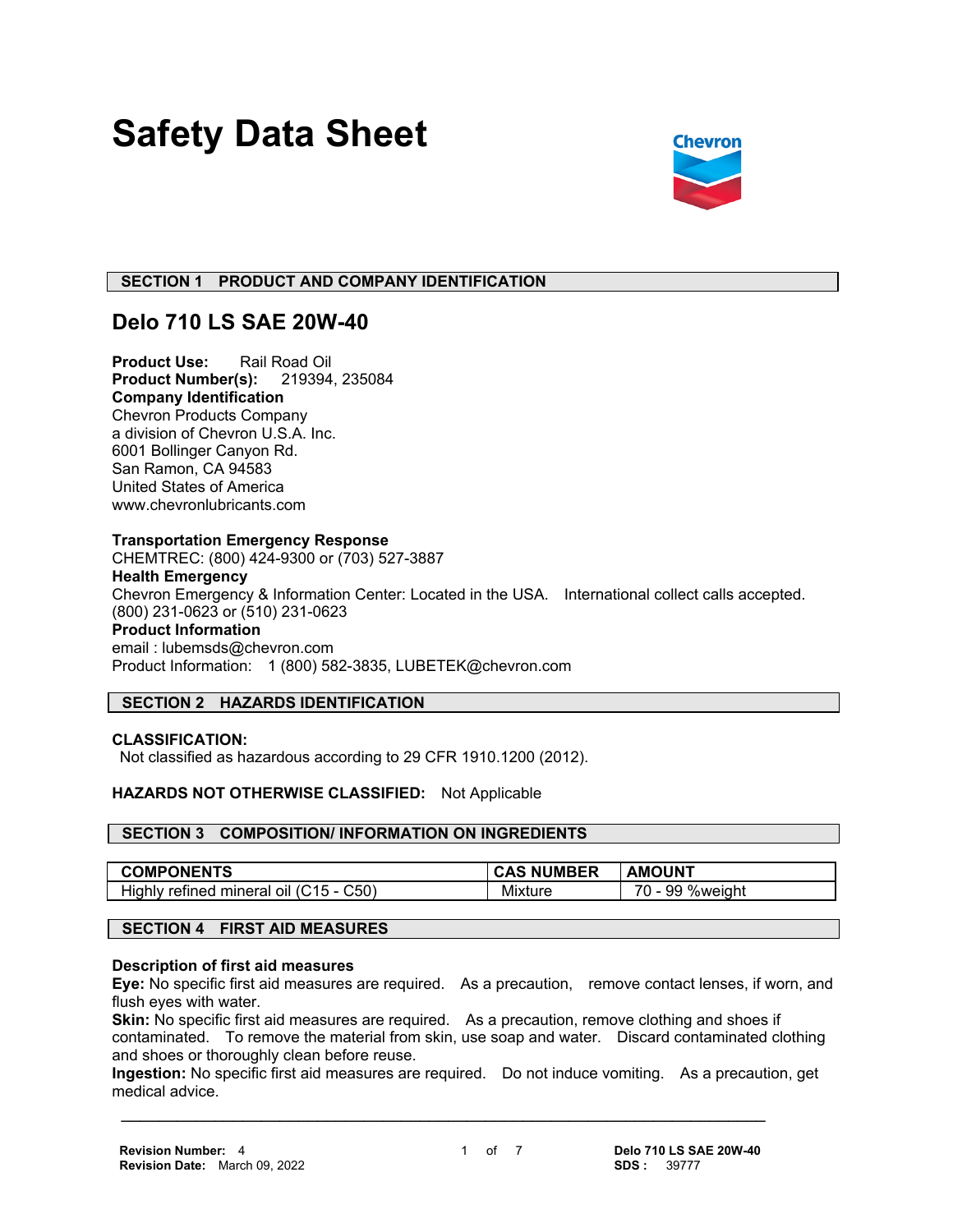**Inhalation:** No specific first aid measures are required. If exposed to excessive levels of material in the air, move the exposed person to fresh air. Get medical attention if coughing or respiratory discomfort occurs.

## **Most important symptoms and effects, both acute and delayed IMMEDIATE HEALTH EFFECTS**

**Eye:** Not expected to cause prolonged or significant eye irritation.

**Skin:** Contact with the skin is not expected to cause prolonged or significant irritation. Contact with the skin is not expected to cause an allergic skin response. Not expected to be harmful to internal organs if absorbed through the skin.

**Ingestion:** Not expected to be harmful if swallowed.

**Inhalation:** Not expected to be harmful if inhaled. Contains a petroleum-based mineral oil. May cause respiratory irritation or other pulmonary effects following prolonged or repeated inhalation of oil mist at airborne levels above the recommended mineral oil mist exposure limit. Symptoms of respiratory irritation may include coughing and difficulty breathing.

## **DELAYED OR OTHER HEALTH EFFECTS:** Not classified

**Indication of any immediate medical attention and special treatment needed** Not Applicable

## **SECTION 5 FIRE FIGHTING MEASURES**

**EXTINGUISHING MEDIA:** Use water fog, foam, dry chemical or carbon dioxide (CO2) to extinguish flames.

#### **PROTECTION OF FIRE FIGHTERS:**

**Fire Fighting Instructions:** This material will burn although it is not easily ignited. See Section 7 for proper handling and storage. For fires involving this material, do not enter any enclosed or confined fire space without proper protective equipment, including self-contained breathing apparatus.<br>**Combustion Products:** Highly dependent on combustion conditions. A complex mix Highly dependent on combustion conditions. A complex mixture of airborne solids, liquids, and gases including carbon monoxide, carbon dioxide, and unidentified organic compounds will be evolved when this material undergoes combustion. Combustion may form oxides of: Calcium, Nitrogen, Sulfur.

## **SECTION 6 ACCIDENTAL RELEASE MEASURES**

**Protective Measures:** Eliminate all sources of ignition in vicinity of spilled material.

**Spill Management:** Stop the source of the release if you can do it without risk. Contain release to prevent further contamination of soil, surface water or groundwater. Clean up spill as soon as possible, observing precautions in Exposure Controls/Personal Protection. Use appropriate techniques such as applying non-combustible absorbent materials or pumping. Where feasible and appropriate, remove contaminated soil. Place contaminated materials in disposable containers and dispose of in a manner consistent with applicable regulations.

**Reporting:** Report spills to local authorities and/or the U.S. Coast Guard's National Response Center at (800) 424-8802 as appropriate or required.

## **SECTION 7 HANDLING AND STORAGE**

**General Handling Information:** Avoid contaminating soil or releasing this material into sewage and drainage systems and bodies of water.

 **\_\_\_\_\_\_\_\_\_\_\_\_\_\_\_\_\_\_\_\_\_\_\_\_\_\_\_\_\_\_\_\_\_\_\_\_\_\_\_\_\_\_\_\_\_\_\_\_\_\_\_\_\_\_\_\_\_\_\_\_\_\_\_\_\_\_\_\_\_**

**Static Hazard:** Electrostatic charge may accumulate and create a hazardous condition when handling this material. To minimize this hazard, bonding and grounding may be necessary but may not, by themselves, be sufficient. Review all operations which have the potential of generating and accumulating an electrostatic charge and/or a flammable atmosphere (including tank and container filling, splash filling,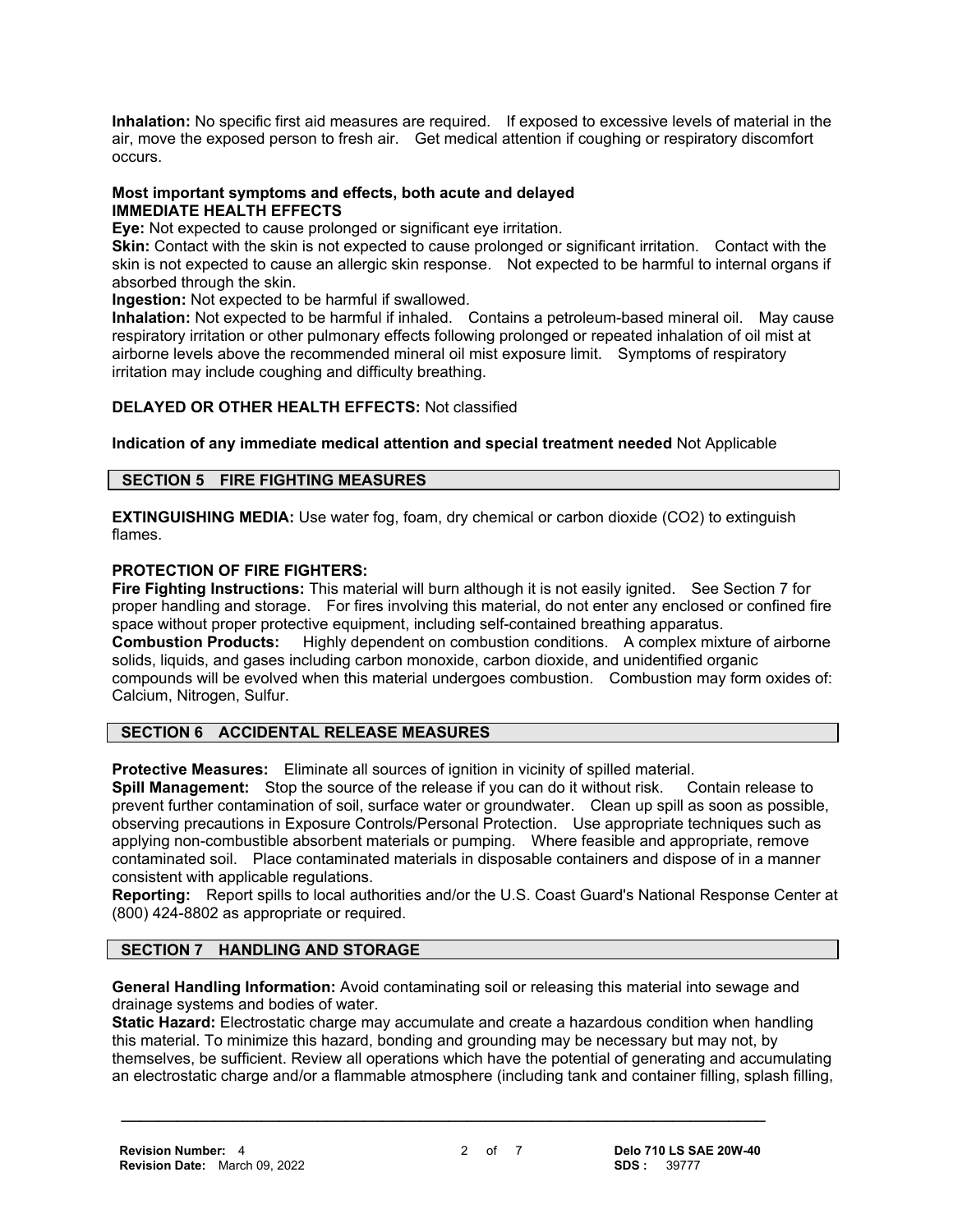tank cleaning, sampling, gauging, switch loading, filtering, mixing, agitation, and vacuum truck operations) and use appropriate mitigating procedures.

**Container Warnings:** Container is not designed to contain pressure. Do not use pressure to empty container or it may rupture with explosive force. Empty containers retain product residue (solid, liquid, and/or vapor) and can be dangerous. Do not pressurize, cut, weld, braze, solder, drill, grind, or expose such containers to heat, flame, sparks, static electricity, or other sources of ignition. They may explode and cause injury or death. Empty containers should be completely drained, properly closed, and promptly returned to a drum reconditioner or disposed of properly.

## **SECTION 8 EXPOSURE CONTROLS/PERSONAL PROTECTION**

#### **GENERAL CONSIDERATIONS:**

Consider the potential hazards of this material (see Section 2), applicable exposure limits, job activities, and other substances in the work place when designing engineering controls and selecting personal protective equipment. If engineering controls or work practices are not adequate to prevent exposure to harmful levels of this material, the personal protective equipment listed below is recommended. The user should read and understand all instructions and limitations supplied with the equipment since protection is usually provided for a limited time or under certain circumstances.

#### **ENGINEERING CONTROLS:**

Use in a well-ventilated area.

#### **PERSONAL PROTECTIVE EQUIPMENT**

**Eye/Face Protection:** No special eye protection is normally required. Where splashing is possible, wear safety glasses with side shields as a good safety practice.

**Skin Protection:** No special protective clothing is normally required. Where splashing is possible, select protective clothing depending on operations conducted, physical requirements and other substances in the workplace. Suggested materials for protective gloves include: 4H (PE/EVAL), Nitrile Rubber, Silver Shield, Viton.

**Respiratory Protection:** No respiratory protection is normally required.

If user operations generate an oil mist, determine if airborne concentrations are below the occupational exposure limit for mineral oil mist. If not, wear an approved respirator that provides adequate protection from the measured concentrations of this material. For air-purifying respirators use a particulate cartridge.

Use a positive pressure air-supplying respirator in circumstances where air-purifying respirators may not provide adequate protection.

| <b>Component</b>                            | Agency       | Form  | <b>TWA</b>         | <b>STEL</b>       | <b>Ceiling</b> | <b>Notation</b> |
|---------------------------------------------|--------------|-------|--------------------|-------------------|----------------|-----------------|
| Highly refined mineral oil<br>$(C15 - C50)$ | <b>ACGIH</b> | $- -$ | $5 \text{ ma/m}$ 3 | $10 \text{ mg/m}$ | $-$            | $-$             |
| Highly refined mineral oil<br>$(C15 - C50)$ | OSHA Z-1     | $- -$ | $5 \text{ mg/m}$   | $- -$             | $-$            | --              |

#### **Occupational Exposure Limits:**

Consult local authorities for appropriate values.

## **SECTION 9 PHYSICAL AND CHEMICAL PROPERTIES**

#### **Attention: the data below are typical values and do not constitute a specification.**

 **\_\_\_\_\_\_\_\_\_\_\_\_\_\_\_\_\_\_\_\_\_\_\_\_\_\_\_\_\_\_\_\_\_\_\_\_\_\_\_\_\_\_\_\_\_\_\_\_\_\_\_\_\_\_\_\_\_\_\_\_\_\_\_\_\_\_\_\_\_**

**Color:** Brown **Physical State:** Liquid **Odor:** Petroleum odor<br>**Odor Threshold:** No data available **Odor Threshold:**<br>**pH:** Not Applical **Not Applicable Vapor Pressure:** No data available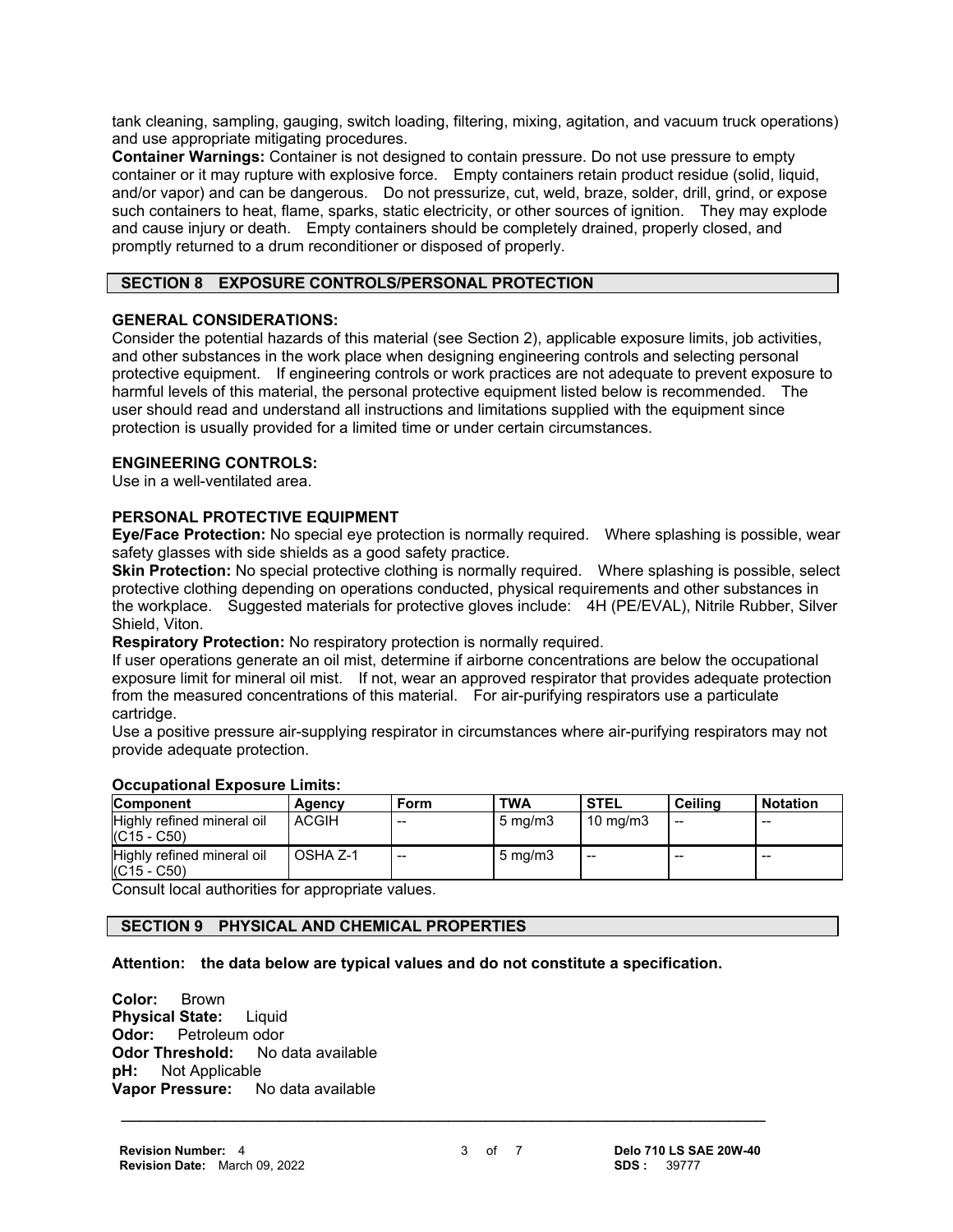**Vapor Density (Air = 1):** No data available **Initial Boiling Point:** No data available **Solubility:** Soluble in hydrocarbons; insoluble in water **Freezing Point:** No data available **Melting Point:** No data available **Density:** 0.8752 kg/l @ 15°C (59°F) (Typical) **Viscosity:** 15.50 mm2/s @ 100°C (212°F) (Typical) **Evaporation Rate:** No data available **Decomposition temperature:** No data available **Octanol/Water Partition Coefficient:** No data available

#### **FLAMMABLE PROPERTIES:**

**Flammability (solid, gas):** Not Applicable

**Flashpoint:** (Cleveland Open Cup) 230 °C (446 °F) (Minimum) **Autoignition:** No data available **Flammability (Explosive) Limits (% by volume in air):** Lower: Not Applicable Upper: Not Applicable

#### **SECTION 10 STABILITY AND REACTIVITY**

**Reactivity:** May react with strong acids or strong oxidizing agents, such as chlorates, nitrates, peroxides, etc.<br>Chemical Stability:

This material is considered stable under normal ambient and anticipated storage and handling conditions of temperature and pressure.

**Incompatibility With Other Materials:** Not applicable<br>**Hazardous Decomposition Products:** None known (None expected) **Hazardous Decomposition Products:** 

**Hazardous Polymerization:** Hazardous polymerization will not occur.

#### **SECTION 11 TOXICOLOGICAL INFORMATION**

**Information on toxicological effects**

**Serious Eye Damage/Irritation:** The material is not considered an eye irritant. The product has not been tested. The statement is based on evaluation of data for similar materials or product components.

**Skin Corrosion/Irritation:** The material is not considered a skin irritant. The product has not been tested. The statement is based on evaluation of data for similar materials or product components.

**Skin Sensitization:** The material is not considered a skin sensitizer. The product has not been tested. The statement is based on evaluation of data for similar materials or product components.

**Acute Dermal Toxicity:** The material is not considered a dermal toxicant. The product has not been tested. The statement is based on evaluation of data for similar materials or product components.

**Acute Oral Toxicity:** The material is not considered an oral toxicant. The product has not been tested. The statement is based on evaluation of data for similar materials or product components.

**Acute Inhalation Toxicity:** The material is not considered an inhalation toxicant. The product has not been tested. The statement is based on evaluation of data for similar materials or product components. **Acute Toxicity Estimate:** Not Determined

**Germ Cell Mutagenicity:** The material is not considered a mutagen. The product has not been tested. The statement is based on evaluation of data for similar materials or product components.

**Carcinogenicity:** The material is not considered a carcinogen. The product has not been tested. The statement is based on evaluation of data for similar materials or product components.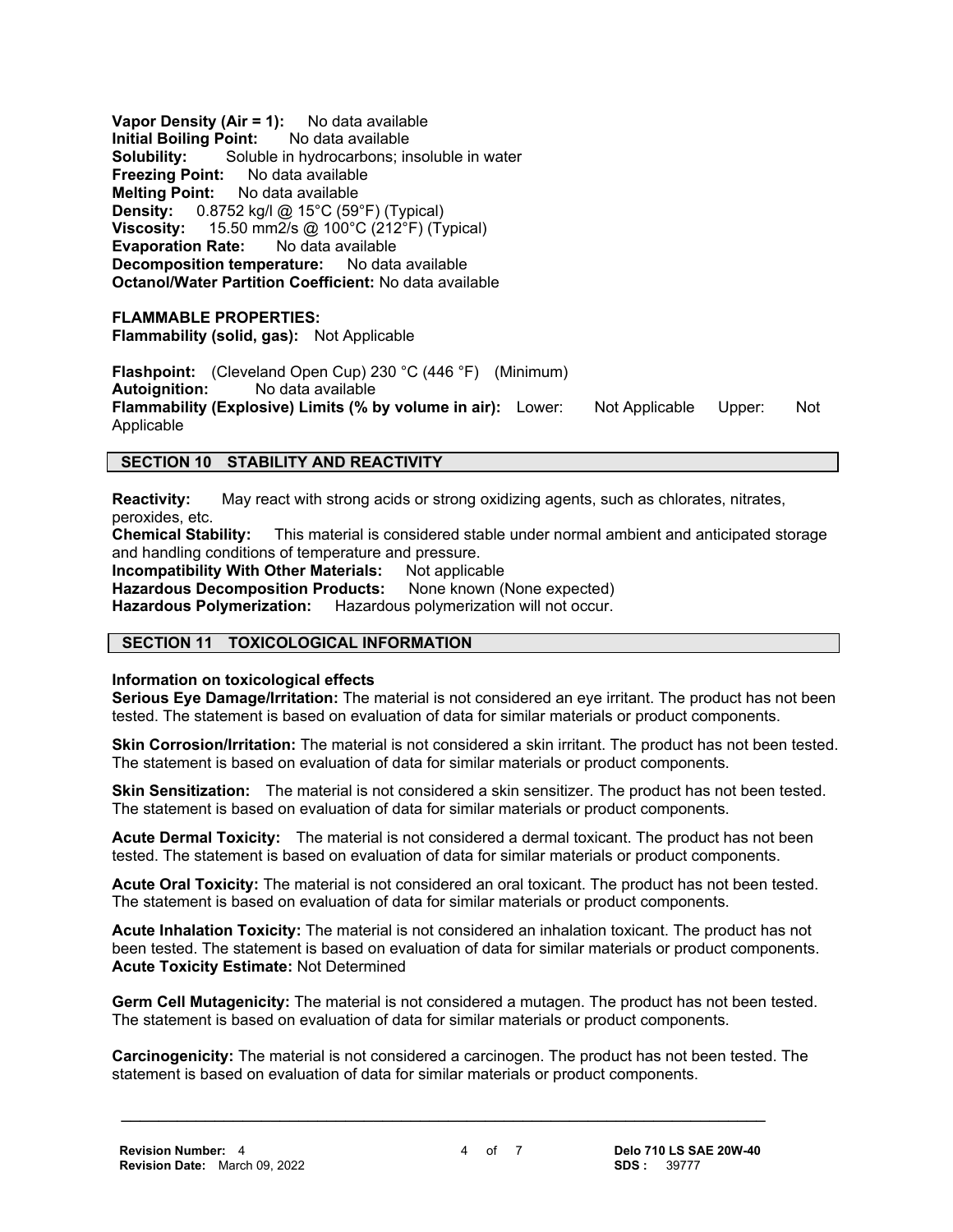**Reproductive Toxicity:** The material is not considered a reproductive toxicant. The product has not been tested. The statement is based on evaluation of data for similar materials or product components.

**Specific Target Organ Toxicity - Single Exposure:** The material is not considered a target organ toxicant (single exposure). The product has not been tested. The statement is based on evaluation of data for similar materials or product components.

**Specific Target Organ Toxicity - Repeated Exposure:** The material is not considered a target organ toxicant (repeated exposure). The product has not been tested. The statement is based on evaluation of data for similar materials or product components.

**Aspiration Hazard:** The material is not considered an aspiration hazard.

#### **ADDITIONAL TOXICOLOGY INFORMATION:**

 During use in engines, contamination of oil with low levels of cancer-causing combustion products occurs. Used motor oils have been shown to cause skin cancer in mice following repeated application and continuous exposure. Brief or intermittent skin contact with used motor oil is not expected to have serious effects in humans if the oil is thoroughly removed by washing with soap and water.

 This product contains petroleum base oils which may be refined by various processes including severe solvent extraction, severe hydrocracking, or severe hydrotreating. None of the oils requires a cancer warning under the OSHA Hazard Communication Standard (29 CFR 1910.1200). These oils have not been listed in the National Toxicology Program (NTP) Annual Report nor have they been classified by the International Agency for Research on Cancer (IARC) as; carcinogenic to humans (Group 1), probably carcinogenic to humans (Group 2A), or possibly carcinogenic to humans (Group 2B).

 These oils have not been classified by the American Conference of Governmental Industrial Hygienists (ACGIH) as: confirmed human carcinogen (A1), suspected human carcinogen (A2), or confirmed animal carcinogen with unknown relevance to humans (A3).

#### **SECTION 12 ECOLOGICAL INFORMATION**

#### **ECOTOXICITY**

This material is not expected to be harmful to aquatic organisms. The product has not been tested. The statement has been derived from the properties of the individual components.

#### **MOBILITY**

No data available.

#### **PERSISTENCE AND DEGRADABILITY**

This material is not expected to be readily biodegradable. The product has not been tested. The statement has been derived from the properties of the individual components.

#### **POTENTIAL TO BIOACCUMULATE**

Bioconcentration Factor: No data available. Octanol/Water Partition Coefficient: No data available

#### **SECTION 13 DISPOSAL CONSIDERATIONS**

Use material for its intended purpose or recycle if possible. Oil collection services are available for used oil recycling or disposal. Place contaminated materials in containers and dispose of in a manner consistent with applicable regulations. Contact your sales representative or local environmental or health authorities for approved disposal or recycling methods.

 **\_\_\_\_\_\_\_\_\_\_\_\_\_\_\_\_\_\_\_\_\_\_\_\_\_\_\_\_\_\_\_\_\_\_\_\_\_\_\_\_\_\_\_\_\_\_\_\_\_\_\_\_\_\_\_\_\_\_\_\_\_\_\_\_\_\_\_\_\_**

## **SECTION 14 TRANSPORT INFORMATION**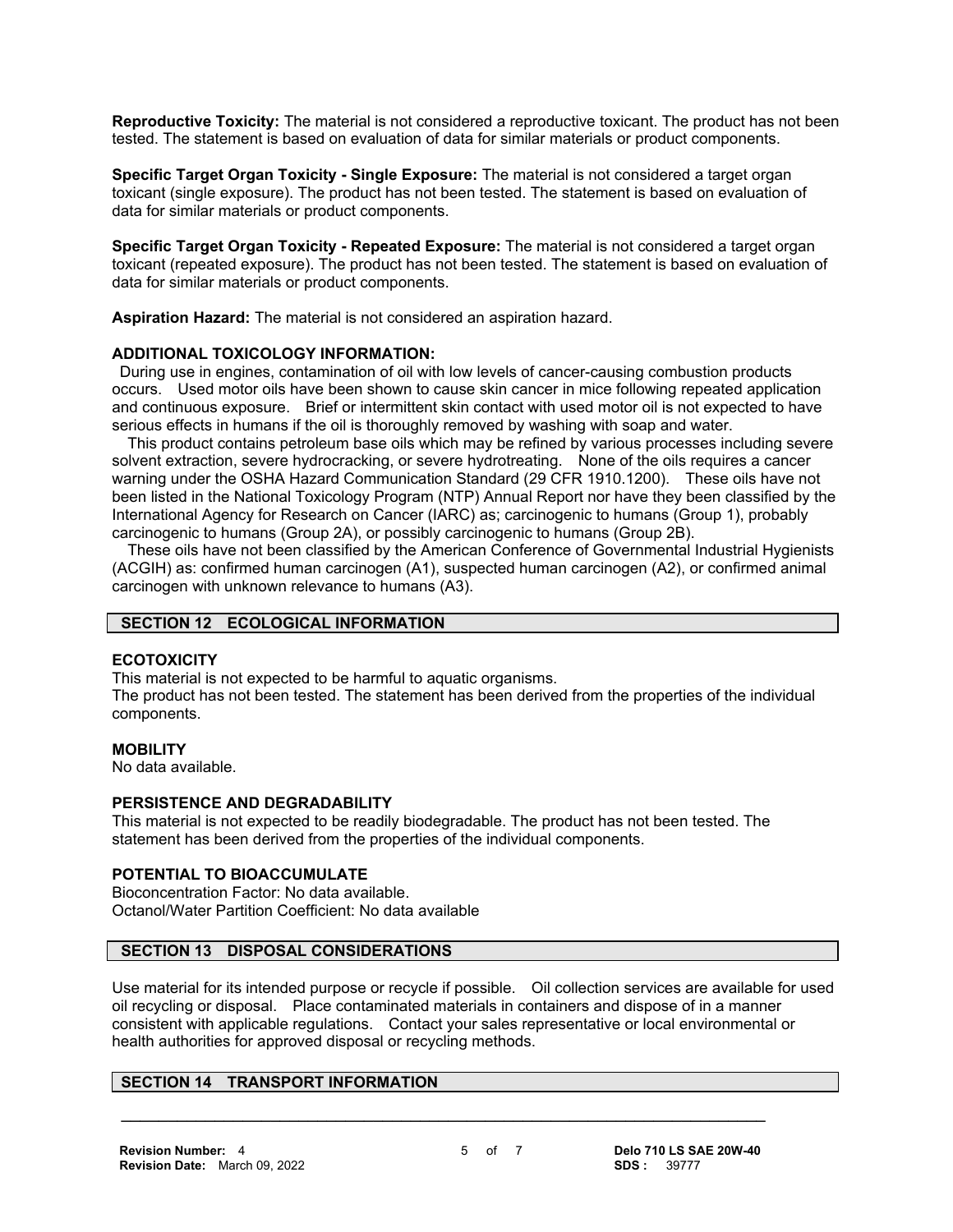The description shown may not apply to all shipping situations. Consult 49CFR, or appropriate Dangerous Goods Regulations, for additional description requirements (e.g., technical name) and modespecific or quantity-specific shipping requirements.

**DOT Shipping Description:** NOT REGULATED AS A HAZARDOUS MATERIAL UNDER 49 CFR

**IMO/IMDG Shipping Description:** NOT REGULATED AS DANGEROUS GOODS FOR TRANSPORT UNDER THE IMDG CODE

**ICAO/IATA Shipping Description:** NOT REGULATED AS DANGEROUS GOODS FOR TRANSPORT UNDER ICAO

**Transport in bulk according to Annex II of MARPOL 73/78 and the IBC code:** Not applicable

#### **SECTION 15 REGULATORY INFORMATION**

**EPCRA 311/312 CATEGORIES:** Not applicable

#### **REGULATORY LISTS SEARCHED:**

| 01-1=IARC Group 1    | 05=MA RTK        |
|----------------------|------------------|
| 01-2A=IARC Group 2A  | 06=NJ RTK        |
| 01-2B=IARC Group 2B  | 07=PA RTK        |
| 02=NTP Carcinogen    | $08-1=TSCA 5(e)$ |
| 03=EPCRA 313         | 08-2=TSCA 12(b)  |
| 04=CA Proposition 65 |                  |

No components of this material were found on the regulatory lists above.

#### **CHEMICAL INVENTORIES:**

All components comply with the following chemical inventory requirements: AIIC (Australia), DSL (Canada), ENCS (Japan), NZIoC (New Zealand), PICCS (Philippines), TCSI (Taiwan), TSCA (United States).

One or more components is listed on ELINCS (European Union). All other components are listed or exempted from listing on EINECS.

One or more components does not comply with the following chemical inventory requirements: KECI (Korea).

#### **NEW JERSEY RTK CLASSIFICATION:**

Under the New Jersey Right-to-Know Act L. 1983 Chapter 315 N.J.S.A. 34:5A-1 et. seq., the product is to be identified as follows: PETROLEUM OIL (Motor oil)

#### **SECTION 16 OTHER INFORMATION**

**NFPA RATINGS:** Health: 0 Flammability: 1 Reactivity: 0

HMIS RATINGS: Health: 0 Flammability: 1 Reactivity: 0 (0-Least, 1-Slight, 2-Moderate, 3-High, 4-Extreme, PPE:- Personal Protection Equipment Index recommendation, \*- Chronic Effect Indicator). These values are obtained using the guidelines or